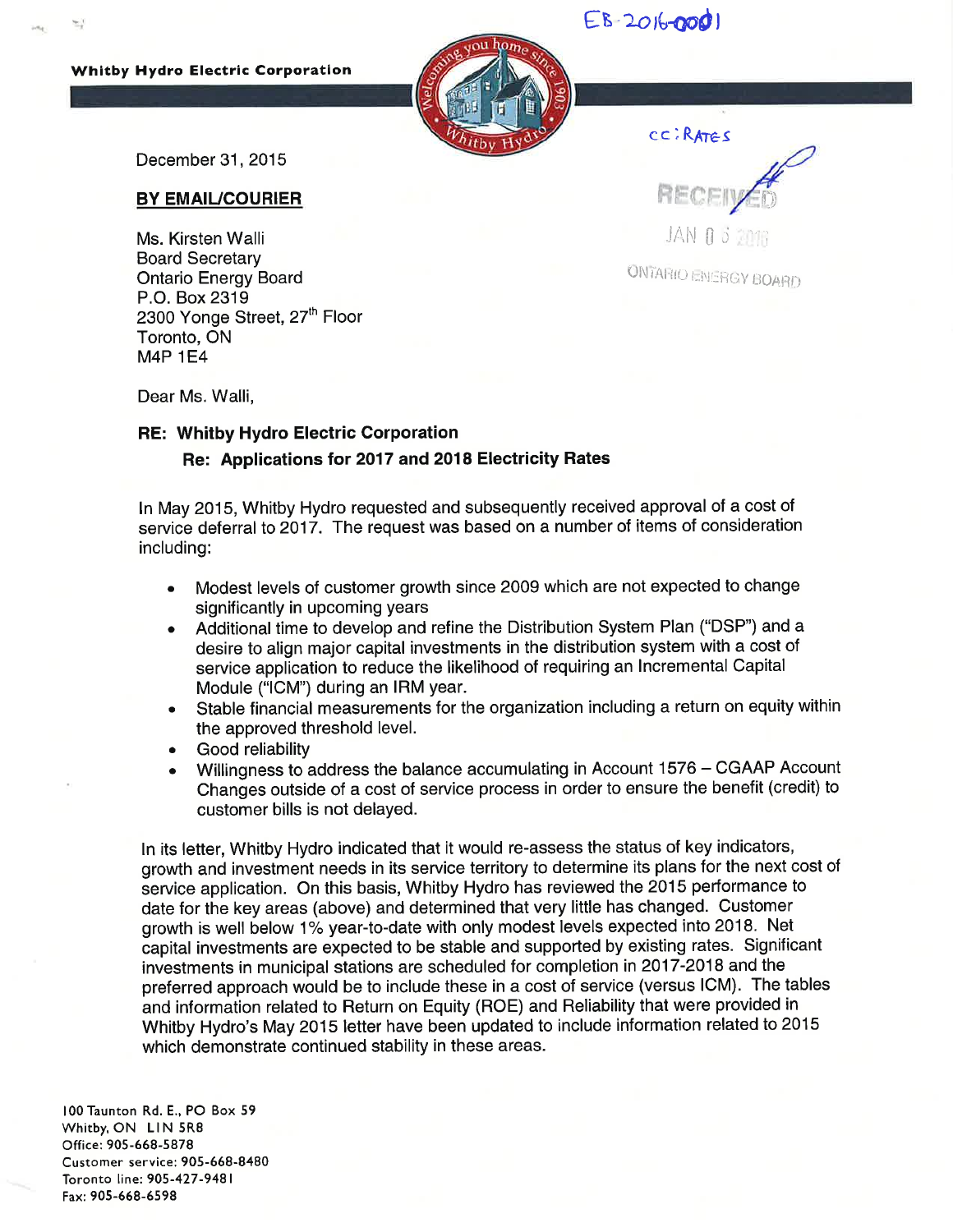| <b>Regulated Rate of Return on Deemed Equity</b> |          |          |            |  |  |  |  |
|--------------------------------------------------|----------|----------|------------|--|--|--|--|
|                                                  |          |          |            |  |  |  |  |
|                                                  | 2013     | 2014     | Projection |  |  |  |  |
| <b>ROE - Per RRR 2.1.5.6</b>                     | 14.54%   | 13.90%   | 11.00%     |  |  |  |  |
| <b>ROE</b> - Adjusted for Taxes                  | 11.77%   | 11.17%   | $9.00\%$   |  |  |  |  |
| ROE - Approved 2011 Cost of Service              | $9.66\%$ | $9.66\%$ | $9.66\%$   |  |  |  |  |

The OEB has previously reviewed Whitby Hydro's 2013 and 2014 ROE (adjusted for taxes) and confirmed that it is appropriately within the threshold of 300 basis points. While 2015 ROE is projected to be lower than the previous two years, it continues to be within the threshold.

| <b>Reliability - excluding Loss of Supply</b> |       |      |             |       |             |          |  |  |  |
|-----------------------------------------------|-------|------|-------------|-------|-------------|----------|--|--|--|
|                                               |       |      |             |       | 2015 YTD    |          |  |  |  |
|                                               | 2011  | 2012 | 2013        | 2014  | Nov         | Average* |  |  |  |
| SAIDI - reported in RRR                       | 1.43  | 0.96 | 4.95        | 1.89I | 1.331       | 2.11     |  |  |  |
| SAIDI - excluding major events**              | 1.43  | 0.96 | 0.93        | 0.61  | <b>1.06</b> | 1.00     |  |  |  |
| SAIFI - reported in RRR                       | 1.73I | 1.29 | <b>2.80</b> | 2.32  | 1.38        | 1.90     |  |  |  |
| SAIFI - excluding major events**              | 1.73  | 1.29 | 0.87        | 1.13  | 1.26        | 1.26     |  |  |  |

\* Average since rebasing in 201 <sup>1</sup>

\*\* Major events -2013 ice storm; 2014 lightning storm and substation switchgear failure; 2015 weather related pole fire

The 2015 year-to-date reliability measures are tracking close to the four year average (excluding major events). On March 3,2015, Whitby Hydro (like many other electricity distributors in the GTA) experienced customer outages as a result of a weather related pole fire (caused by freezing rain and changing temperatures combined with road salt residue). This significant outage made up 20% of the recorded outage hours for reliability reported up to November 2015.

Whitby Hydro also considered:

- Whether it was necessary to have ratepayers bear the additional costs that are a incurred to support a cost of service application process during years which are otherwise stable, both financially and with respect to key performance measures.
- The OEB's recent letter dated December 29,2015 further indicates that due to an imbalance of electricity distributors scheduled to file a cost of service application over the next two years, interested distributors are invited to submit expressions of interest for a deferral to rebase for 2018 rates. a

After consideration of all areas, Whitby Hydro requests that the Board approve a 1 year cost of service deferral to 2018.

Whitby Hydro is aware that its last rebasing was for 2011 rates, and that the Board has granted previous deferral requests (2). ln light of this, Whitby Hydro also offers the following additional information to assist the Board in its decision to permit a cost of service deferral to  $2018:$